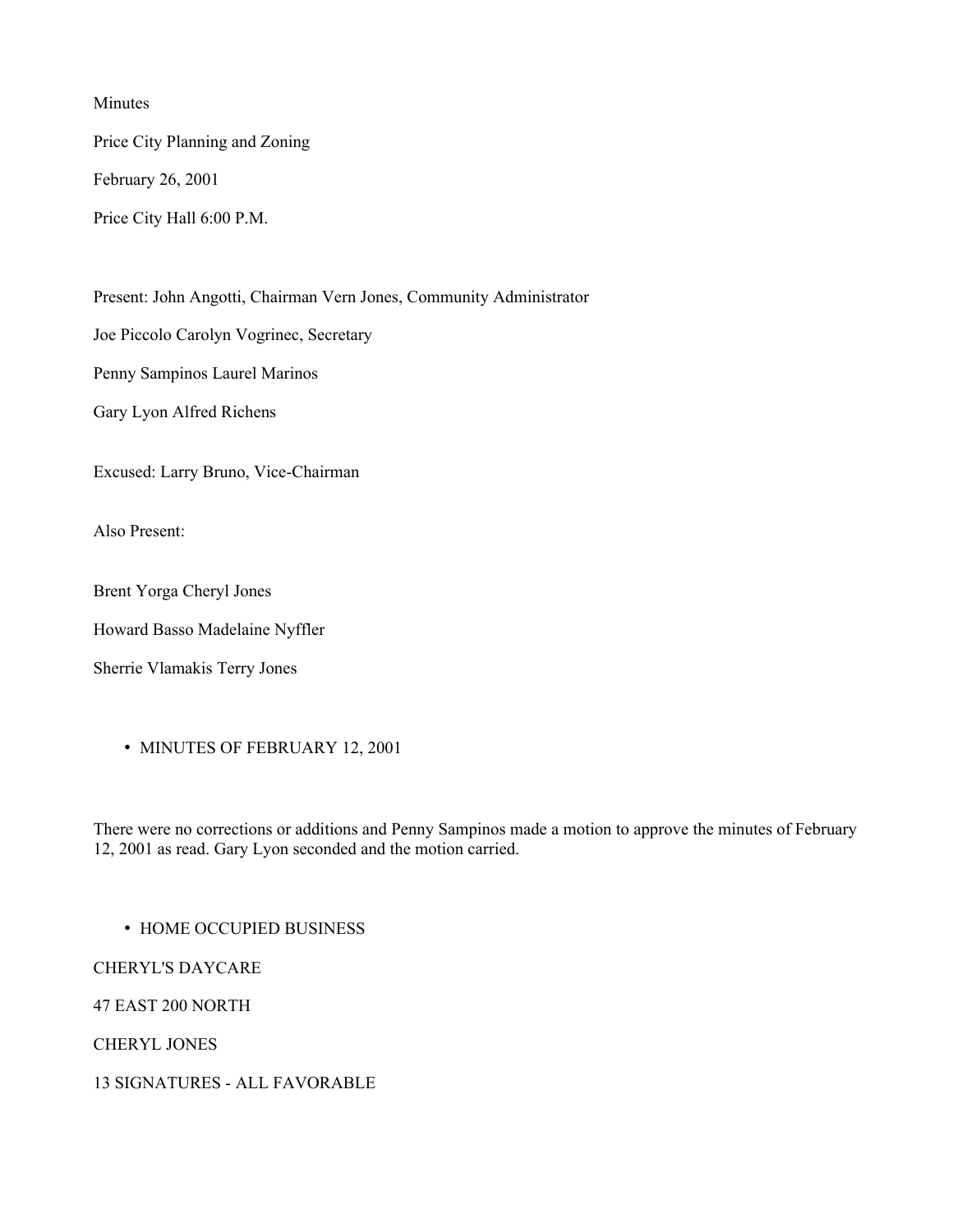Cheryl Jones appeared before the Commission explaining she had been in business before in this same location and is once again planning to do daycare. She is licensed by the State of Utah and inspections by the Southeastern Utah District Health and Price City Fire Department have been completed. The Health District recommended installation of an additional smoke alarm and Ms. Jones will comply. There were no other concerns and Gary Lyon moved to forward a favorable recommendation to Price City Council for the Home Occupied Business - Cheryl's Daycare - Cheryl Jones, contingent upon installation of the recommended additional smoke alarm in the home. Penny Sampinos seconded and the motion carried.

Price City Planning and Zoning

Minutes of February 26, 2001

Page -2-

# • CONDITIONAL USE PERMIT

## CYBER AUTO GLASS

### 375 SOUTH CARBON AVENUE (BTAC)

## AUTO GLASS SALES & INSTALLATION

BRENT YORGA

Mr. Yorga explained he will be doing installation of auto glass on site. There will be no inventory as it is stored at the freight company where he receives his deliveries. There will be no sign as the BTAC has a directory sign on the premises. Because there was no explanation of this project, Joe Piccolo asked that the Conditional Use Permit Application show the operation as an office use only and that Page 2 be amended to read "replacement of automotive glass with an office at the BTAC." Mr. Piccolo then motioned to approve the Conditional Use Permit - Office Use Only for Cyber Auto Glass - Brent Yorga. Laurel Marinos seconded and the motion carried.

• CONDITIONAL USE PERMIT - SIGN

## INDEPENDENT CONTRACTOR SERVICES COMPANY

#### 214 EAST 100 NORTH

## 2' X 3' SIGN PAINTED ON THE WINDOW

#### HOWARD BASSO

Mr. Basso stated he is relocating his business to a larger office at the above address. The sign will be painted on the window and there will be no storage or inventory of any kind. There were no concerns and Alfred Richens moved to forward a favorable recommendation to Price City Council for the Conditional Use Permit - Sign for Independent Contractor Services Company - Howard Basso. Gary Lyon seconded and the motion carried.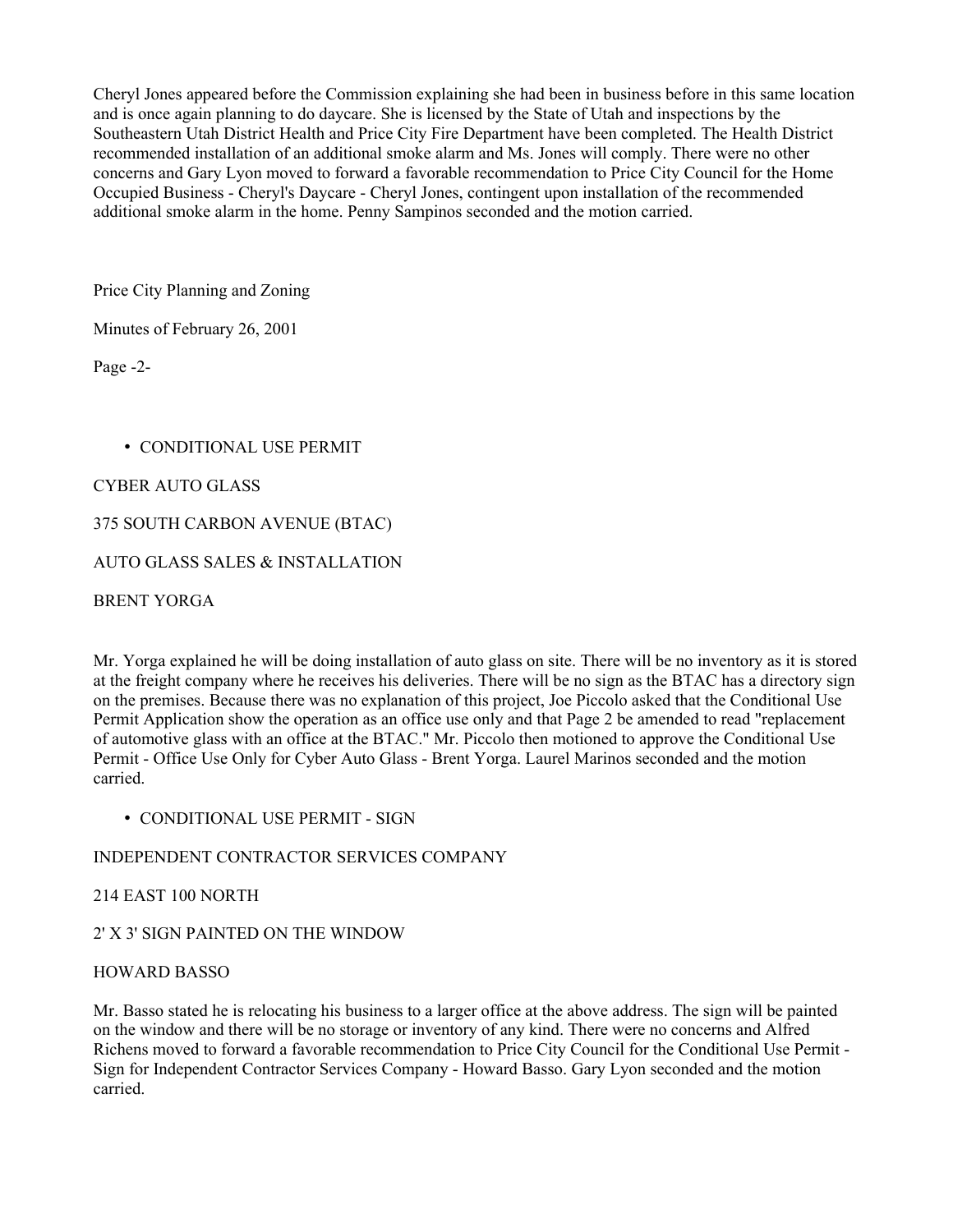### • CONDITIONAL USE PERMIT

### TEMPORARY A-FRAME SIGNS

### CASTLE VALLEY COMMUNITY THEATER

### VARIOUS LOCATIONS AS SHOWN

### STEWART SCOVILLE/MADELAINE NYFFLER

Ms. Nyffler represented Castle Valley Community Theater concerning this request. Alfred Richens stated some sign dates were longer than the ten days usually granted by this Commission. She explained the schedule for the 2001

Price City Planning and Zoning

Minutes of February 26, 2001

Page -3-

## (TEMPORARY USE OF A FRAME SIGNS FOR CVCT, CON'T)

year. Some productions will run a little longer than the usual time, so the signs will be up a little longer. Mr. Piccolo indicated there will be no problem with this. Ms. Nyffler told the Commission all sign locations have been cleared with the owners. There have been no incidents concerning the signs and all signs are well stabilized. They will not be able to hang a banner on Main Street advertising the March production as someone has already reserved the space, so, they are asking for permission to hang the banner on the old Newhouse Hotel Building (Mallard's Restaurant Portion). Mr. Piccolo recommended they hang their banner on the Welcome To Price Sign by Castleview Hospital where it will be much more effective. He suggested they call and ask to be put on the agenda for Price City Council Meeting on Wednesday, February 28 to request permission to install their banner on this sign. Ms. Nyffler agreed and will contact the Price City Recorder Joanne Lessar. There was no further discussion on this matter and Joe Piccolo made a motion to forward a favorable recommendation to Price City Council for the Conditional Use Permit for the temporary use of A-Frame Signs at the designated locations and on the designated dates for the advertisement of productions by the Castle Valley Community Theater. Penny Sampinos seconded and the motion carried.

• STAFF

#### • COMMITTEE REPORT

Community Administrator Vern Jones reported the Committee selected to look into the allowing of repair shops in residential areas of Price City met two weeks ago. They have determined repair shops of any kind will not be allowed in residential areas within Price City. Mr. Jones has prepared an ordinance concerning this issue and will present it to Price City Council on February 28, 2001 for their approval.

■ INCOMING RETAIL BUSINESS PUBLIC HEARING